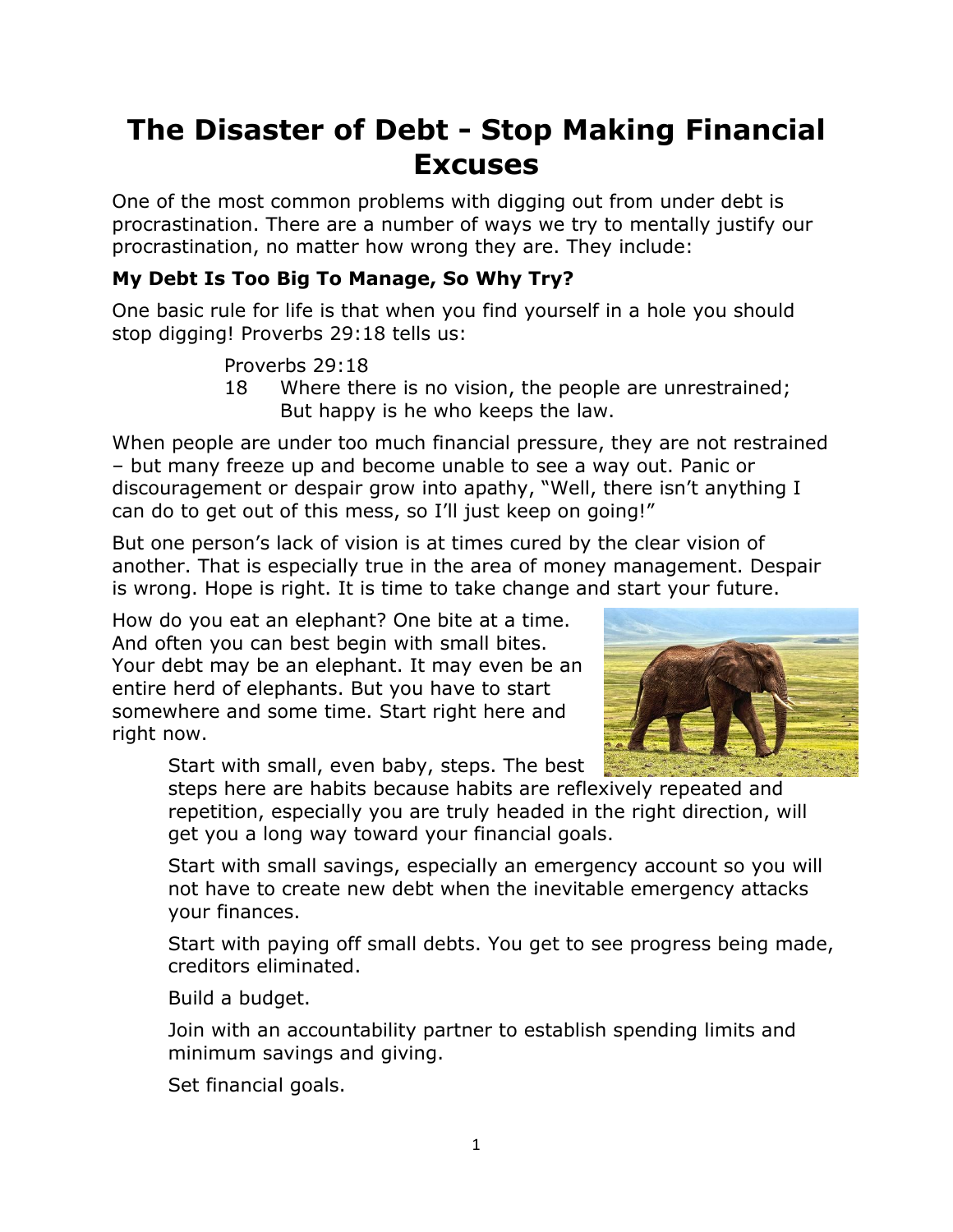Seek assistance. At The Idlewild Foundation we can recommend qualified and caring financial advisers.

## **Everyone Else Is In Debt, So What's The Big Deal?**

So, if everyone else is doing something stupid, does that suddenly make



stupid a good thing? Of course not! Debt has gone in two generations from being feared and disliked to being the American way of life, and a dangerous one at that. Many major retailers make as much if not more income from their credit operations than from their sales.

Debt does not need to be a part of your life – and it shouldn't be. Even if it must be

because of your home mortgage, you can learn how to live well without debt.

What's the big deal about debt? The lender is the boss and the debtor is the slave, that's what the big deal is.

> **Proverbs 22:7 7 The rich rule over the poor, And the borrower is slave to the lender.**

Start by collecting yourself and your finances. Make a paper or electronic file for each creditor and a spreadsheet for each credit card, creditor or debt. Know exactly what you owe, what the interest rate is, what the minimum payments are for each debt, and how long it will take you to pay each debt off. Knowledge is power, and in this case it is the power to win against debt. Stay out of the rut that others are in as they try to display a wealth they don't have to people they don't know that well.

### **I Don't See Any Way Out, So Why Waste My Time And Energy?**

A person's vision is limited by many factors, distance, life events and much more. Just because one person sees no hope, does not mean that another person, especially someone skilled in handling difficult financial situations, can't see an alternative that might work. But regardless, doing nothing different will not help a bad situation. Supposedly at one time Albert Einstein commented that the definition of insanity was doing the same thing over and over while expecting different results.

Yes, it can be complicated. But doing nothing does not help and will not simplify your financial problems. See #1 above for ideas on how to start and how to develop consistency in your financial life.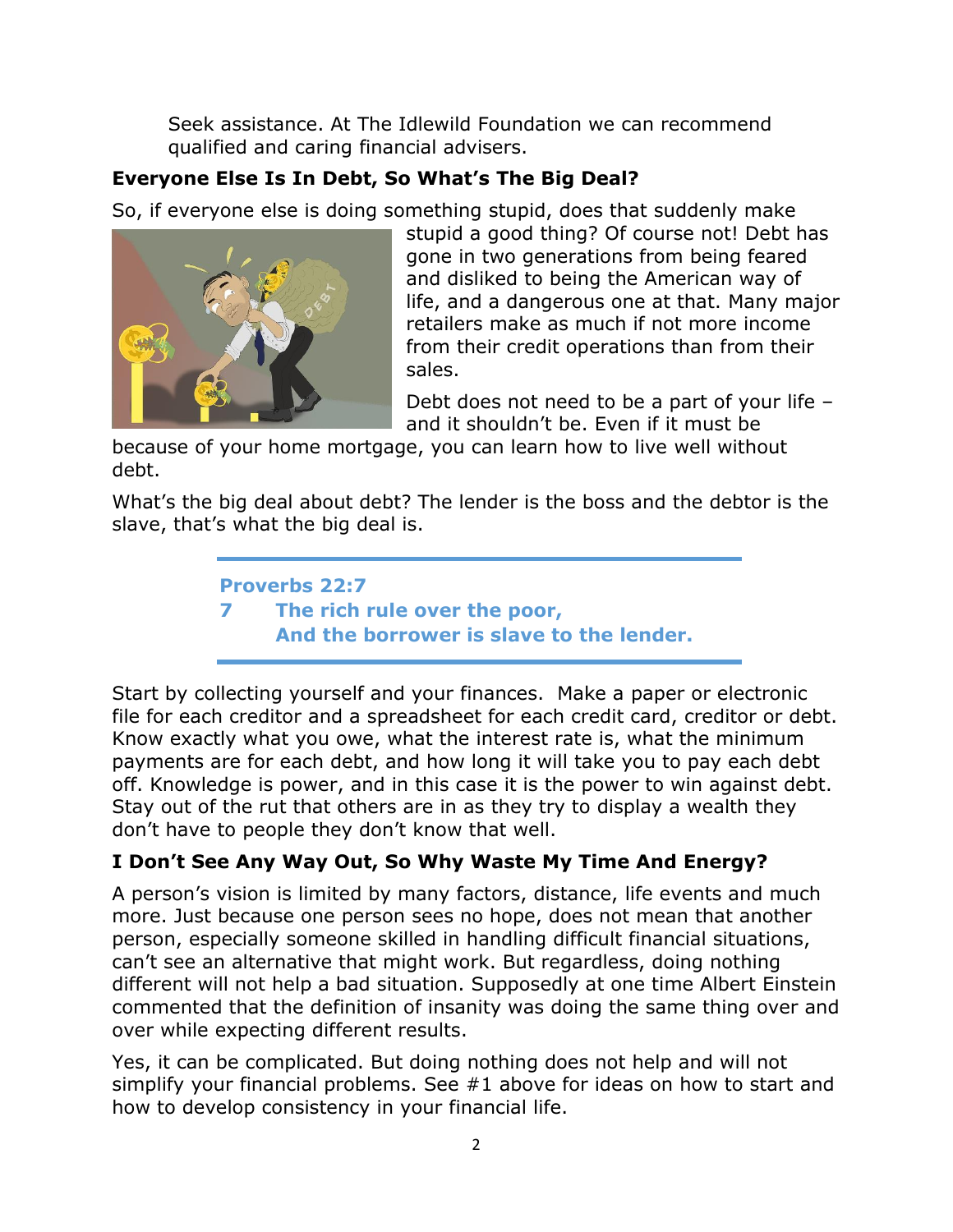Start by learning more about personal finance. There are some excellent suggestions in our articles [It's Time to Start Saving](http://www.idlewildfoundation.com/resources-item/time-start-saving/) and [Ideas for Living](http://www.idlewildfoundation.com/resources-item/ideas-living-better-stewardship/)  [Better Through Stewardship,](http://www.idlewildfoundation.com/resources-item/ideas-living-better-stewardship/) but the easiest and perhaps even the best deal for the money is for you to take [Financial Peace University,](https://www.daveramsey.com/fpu/) a Dave Ramsey course that teaches budgeting, cash flow, debt reduction, financial management, investment basics, insurance and generally is a good start towards managing your own financial life wisely. The cost? In 2017 the course cost only \$100 at Idlewild Baptist Church in Lutz, Florida. That is the best \$100 you will spend all year.

Find a friend who seems to be handling his or her money well. Ask for help, perhaps even for that person to become your accountability partner. The eyes of another person will be more objective than you can be and may spot spending mistakes that are costing you thousands of dollars a year. An accountability partner can also help you in two important areas; distinguishing between needs and wants; and prioritizing. What really should come first is often obvious to an objective person viewing your finances.

#### **Have a Plan**

Once you know exactly where you are financially, and once you become motivated to do something positive towards solutions, start planning towards a goal that is God-honoring, financial freedom.

Chart your income from all sources.

Chart your debts, expenses and creditors and decide who gets paid when. As Dave Ramsey, and many others, suggest, list your creditors with the total debt, the amount of the minimum monthly



payment and the interest rate.

Budget your finances and understand your cash flow by the pay period.

Examine your spending. The chances are that you have gotten into the spending patterns and practices that have created expenses some repeat, that are

draining your financial resources. Look for expenses, especially expenses that repeat every month that are anything but necessary. Stop all unnecessary spending, including eating out, cable TV, movies, etc.

Decide where you want to be in one year, five years, ten years.